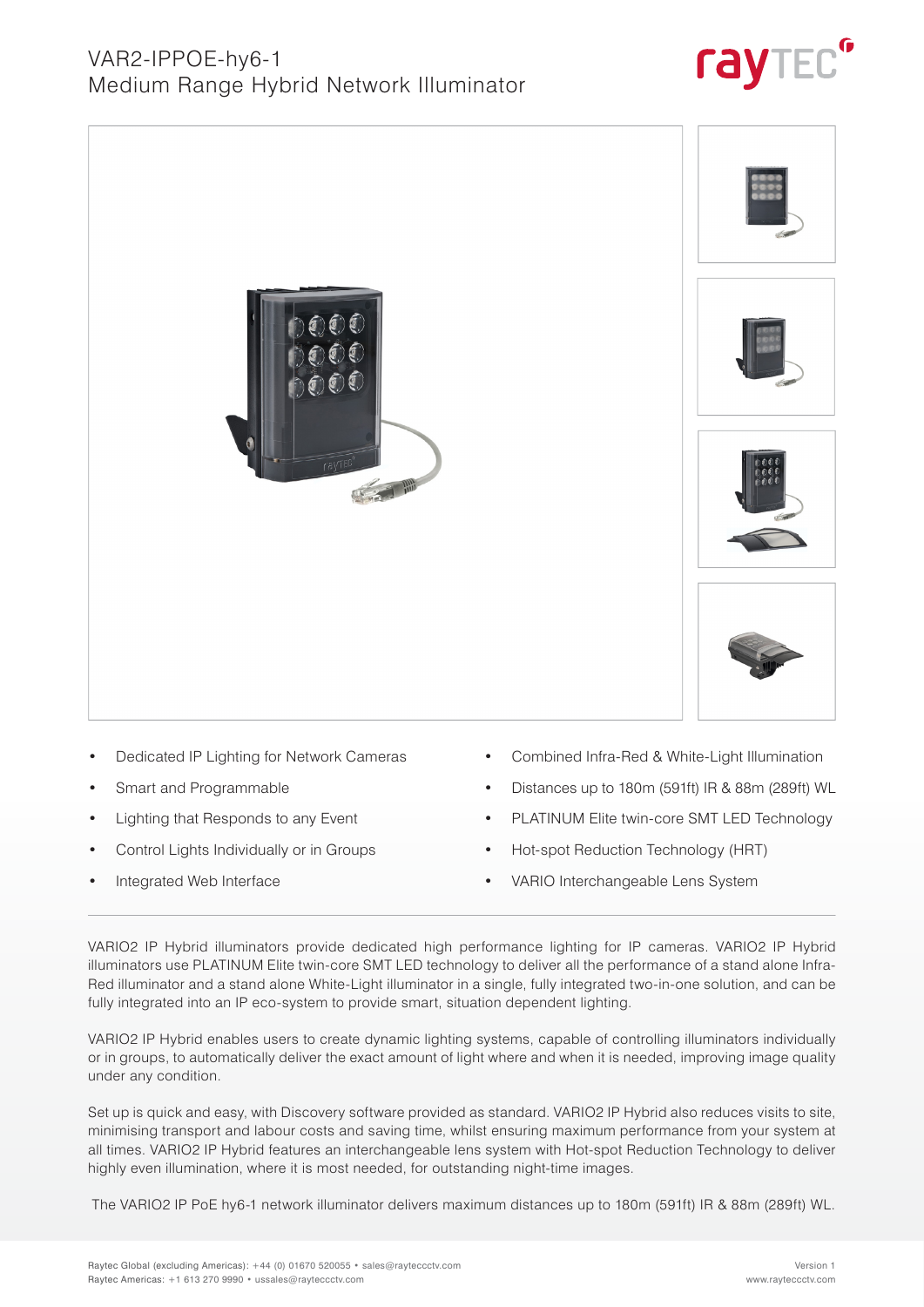## Product Dimensions







| <b>Features</b>                             | <b>Benefits</b>                                                                                                                                                                                                                                                          |
|---------------------------------------------|--------------------------------------------------------------------------------------------------------------------------------------------------------------------------------------------------------------------------------------------------------------------------|
| Dedicated IP Lighting with PoE              | Remote control from any where on the network. Easy set-up, commissioning,<br>operation and maintenance, minimising labour time and costs whilst<br>maximising performance 24/7.                                                                                          |
| Two-in-one Hybrid solution                  | Infra-Red and White-Light in a single, fully integrated illuminator. IR for<br>surveillance and WL for deterrent or enhanced colour picture information                                                                                                                  |
| Integrated Web Interface                    | Provides quick access screen for instant response to live events in real time as<br>well as a host of advanced programmable settings.                                                                                                                                    |
| <b>Advanced User Defined Settings</b>       | Integrated web interface provides a host of user defined additional settings<br>and diagnostics tools. Tailor your solution to meet the exact demands of your<br>installation.                                                                                           |
| API for Platform Integration                | VARIO2 IP provides a dedicated API for seamless integration into 3rd party<br>technology platforms such as VMS, BMS and Access Control Systems.                                                                                                                          |
| <b>HTTP Commands as Standard</b>            | HTTP command functionality provides even more integration possibilities.<br>HTTP commands can be used to control VARIO2 IP illuminators from any<br>network enabled device.                                                                                              |
| Platinum Elite twin-core SMT LED Technology | PLATINUM Elite twin-core SMT LED technology allows VARIO2 IP Hybrid to<br>deliver all the performance of both a stand alone Infra-Red illuminator and a<br>stand alone White-Light illuminator in a single solution.                                                     |
| VARIO Interchangeable lens system           | Angle of illumination can be easily, quickly and precisely adjusted by changing<br>the VARIO holographic lens insert, to match the specific camera field of view.                                                                                                        |
| Hot-spot Reduction Technology (HRT)         | HRT - Hot-Spot Reduction Technology delivers a highly diffused, elliptical<br>beam shape to deliver more light where it is needed, generating both longer<br>distances and minimizing light wastage. The HRT system also prevents<br>overexposure of foreground objects. |

### 5 YEAR WARRANTY

All Raytec luminaires are provided with an industry leading 5 year warranty and have an expected useful life in excess of 10 years